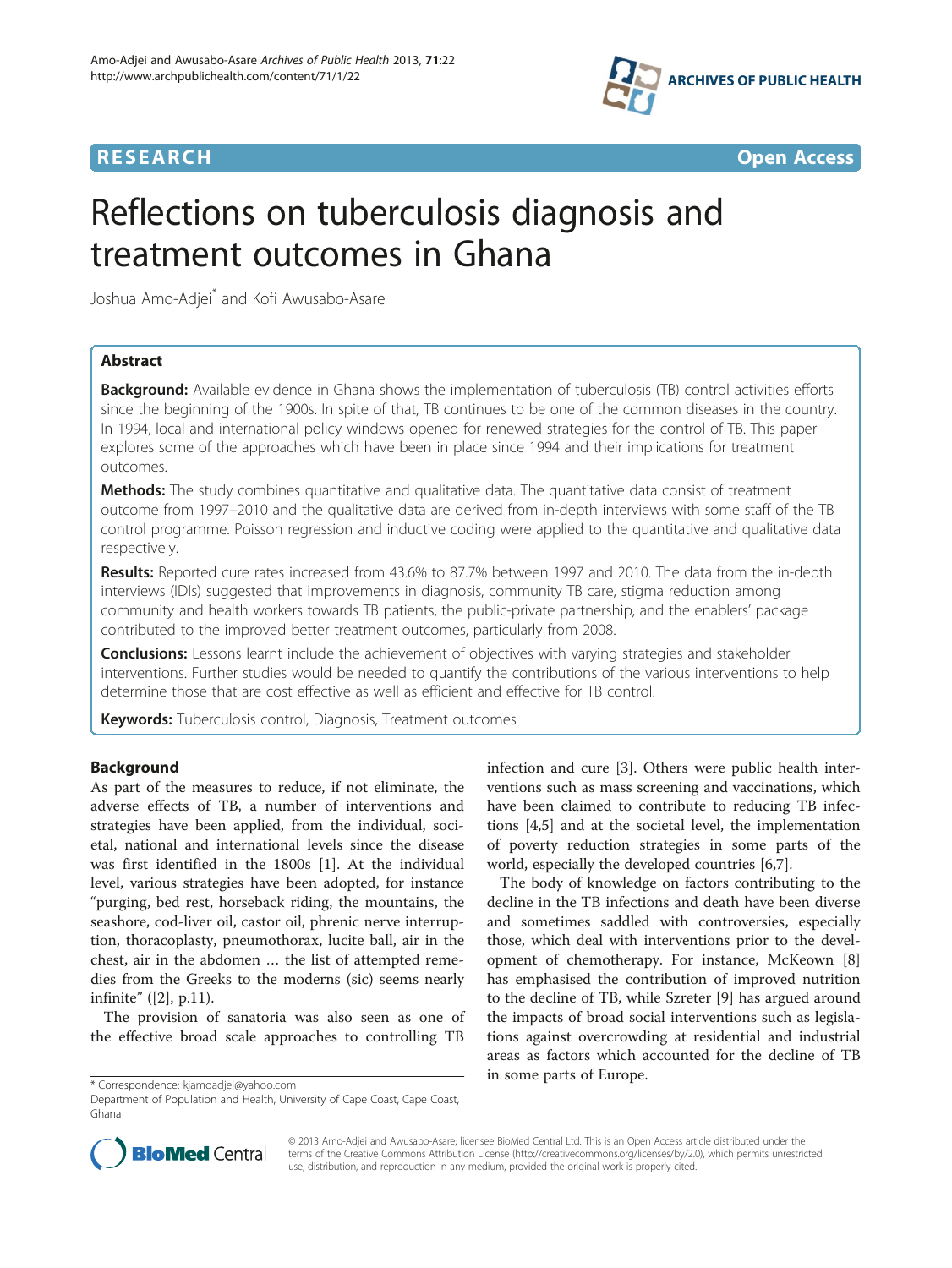Recent approaches, often socio-medical in nature have also accounted for improved diagnosis and treatment of TB. For instance, the reduction in treatment duration from 18 months to six months [[10](#page-7-0)] is considered to have led to improvement in compliance to treatment and subsequently low defaulter rates. Similarly, other measures such as fixed-dose combination [[11](#page-7-0)], community treatment care [[12](#page-7-0)], enablers package [[13](#page-7-0)], standardised treatment [[14](#page-7-0)], the establishment of Green Light Committee (GLC) and Global Drug Facility to facilitate reliable drug supply [[15](#page-7-0)], practical approach to lung disease (PAL) [\[16\]](#page-7-0), and public private partnership [\[17\]](#page-7-0) have been introduced with the objective of reducing the burden of TB on individuals and communities.

In Ghana, attempts to deal with TB dates back to the early 1900s. However, those attempts were sporadic and uncoordinated. Formalised institution for TB control came into being in 1959 with the establishment of the Ghana TB Services [[18](#page-7-0)]. However, towards the end of the 1960s through to the early 1990s, activities geared towards the control of the disease declined substantially [[19\]](#page-7-0). The HIV/AIDS epidemic, which became prominent around the world in the early 1990s heightened and increased re-emergence of TB led to renewed interest in TB control at the international level, also led to change in strategies and policies in the country.

For instance, with the increasing burden of TB, partly fuelled by HIV/AIDS epidemic, the WHO, in 1993, declared TB a global emergency, calling for new efforts and commitments for control of the disease. Country health departments/ministries were called upon to formalise and establish national response programmes. In response to such calls, Ghana established a new TB control programme in 1994.

Despite the fact that Ghana is not one of the high burden TB countries in Africa, it nevertheless considers TB as an important health challenge. Together with HIV, they account for about 7% of all deaths, the second after malaria [[20](#page-7-0)]. It is also estimated that less than half of TB in the country are notified. For example, in 2010, only 15,145 of the 47,632 projected cases were diagnosed [[20\]](#page-7-0).

This paper tracks TB treatment outcomes in the country and explores possible social and biomedical interventions which are perceived to have contributed to the fight against the disease in Ghana. The aim is to identify the social and technical strategies which have been implemented since 1994, and their implications for TB diagnosis and treatment outcomes.

# Methods

This paper was extracted from a larger study which investigated policy environment for TB control in Ghana. Among the issues examined in the larger study were historical perspectives on the disease, public-private partnership, integration of TB and HIV control programmes, and obstacles and opportunities for TB control interventions.

This study combined quantitative and qualitative methods, leading to a mixed method approach [\[21\]](#page-7-0). The quantitative data are treatment outcomes, available from 1997 to 2010 from the National Tuberculosis Control Programme (NTP). The data were collected through passive surveillance and are disaggregated by region and the two tertiary hospitals in the country, the Korle-Bu Teaching Hospital (KABTH) and the Komfo Anokye Teaching Hospital (KATH). The treatment outcome information available in the data set is the number of people cured, completed treatment, died, treatment failure, and defaulters. A TB case is categorized as cured when a patient completes all prescribed doses and is documented to have recorded two or more consecutive negative cultures after six months of starting treatment. Treatment completion occurs when all prescribed doses are adhered to but lacking bacteriologic proof of cure because a patient is unable to produce sputum. Death occurs if during the treatment period, the patient dies with TB as the major cause of death, or death arising from toxicity due to anti-TB medications after receiving at least one week of anti-TB medications. Treatment is categorized as a 'failure' if there is presence of positive culture for M. tuberculosis after four months of treatment. Treatment default is when treatment is interrupted for two or more consecutive months after initiation of treatment. Because the treatment outcome data were captured as count data, Poisson regression was used to analyse the treatment outcomes data. This was chosen because, first, the data did not contain any zeros to warrant the application of Zero-inflated and also, the data did not show evidence of dispersion to permit the use of Negative binomial regression. Simple linear regression will also not be applicable in this case because the data was not collected through random sampling. The results are presented in incident rate ratio (IRR).

The qualitative data was collected from national, regional, district and health facility TB coordinators and service providers. At the national level, three senior programme officers were interviewed, two of whom had been with the programme since 1994 and thus were able to provide detailed information about the programme. In addition to the national officers, four regional TB coordinators were selected based on the recorded TB case notifications in these regions. In each of the regions selected, the district with the highest notification rate of TB was chosen and the district coordinators (4) included in the study. In each district, three facilities (2 public and 1 private), and TB coordinators were interviewed. Finally, one respondent who works with a TB-related international NGO was also interviewed, resulting in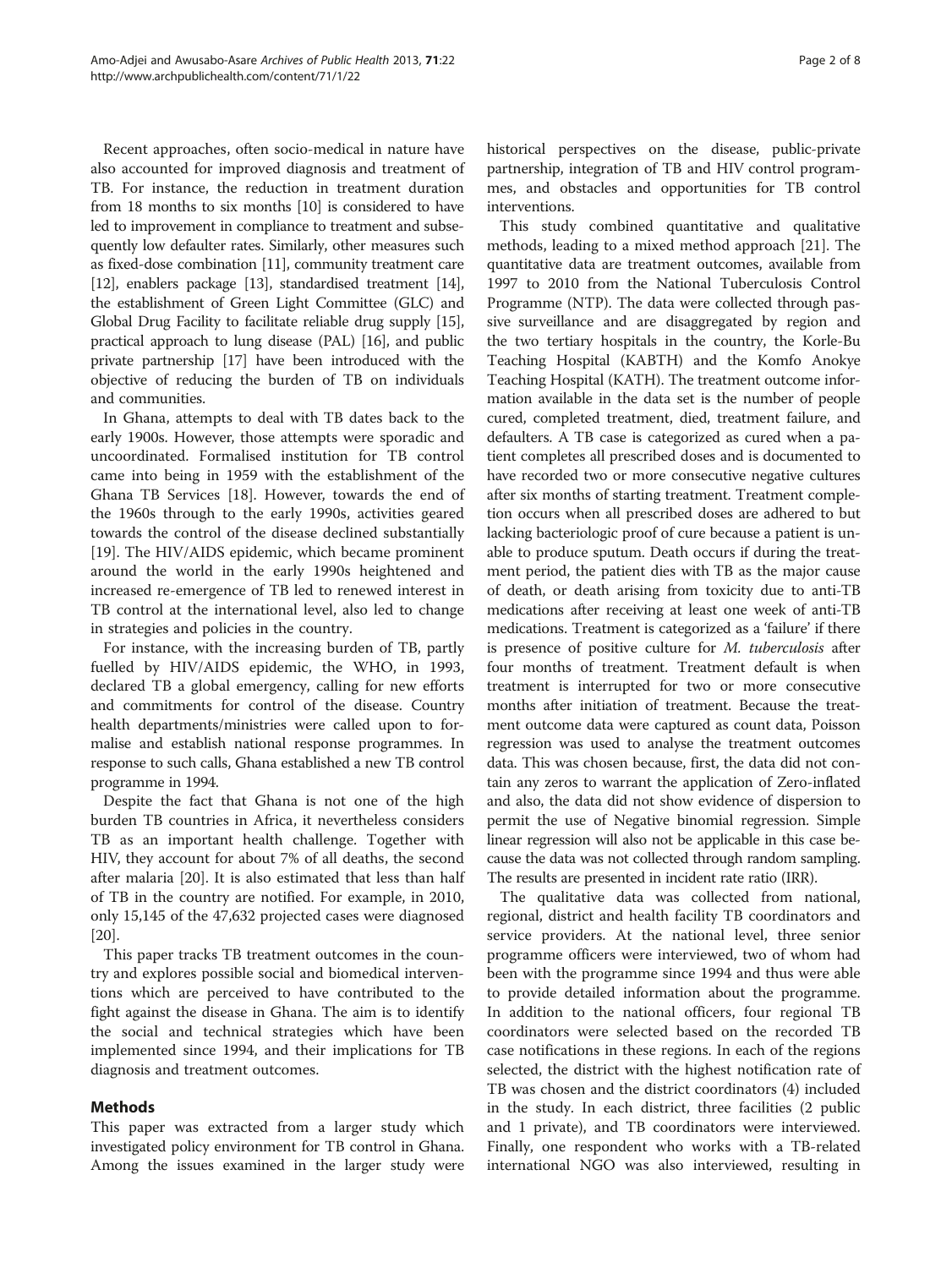overall sample size of 24 respondents. (The 24 respondents constitute a sub-sample of a total of 31 respondents in the larger study). Semi-structured interview guide used covered issues in TB control such as political commitment, public-private partnership, integration of TB and HIV services and sustainability current interventions. All the interviews were tape-recorded, transcribed and analysed manually. The qualitative data analysis plan followed an inductive approach as reported elsewhere [[22\]](#page-7-0). The University of Cape Coast Institutional Review Board reviewed, and gave ethical approval for the study.

#### Results

Results of the study are reported in two sections: first is analysis of TB treatment outcomes based on the quantitative data and the second deals with perceived factors which may have contributed to the observed results using the qualitative data.

#### TB treatment outcomes: 1997 – 2010

Regardless of the number of reported TB cases in a setting, key treatment outcomes are expected to improve in line with WHO treatment outcomes benchmarks. Currently, international benchmark for assessing countries' performance in respect of cure rates is 85%. Figure 1 shows the proportion of patients who were cured between 1997 and 2010 ranged from 44% in 1997 to 87% in 2010. Cure rates for the first decade of TB surveillance were below the WHO thresholds of 85 per cent but improvements are noted from 2008 onwards.

While there was increase in the cure rates, the proportion dying and experiencing treatment failure or default

declined. The Poisson regression outputs confirming these are shown in Table [1.](#page-3-0) The overall likelihood of cure was significantly highest in the Greater Accra (IRR = 1.359;  $p < 0.001$ ) while the least incident rate ratio of cure was reported at the Komfo-Anokye Teaching Hospital [KATH] (IRR = 0.00991;  $p < 0.001$ ). [The Western Region was used as the reference category because it reported one of the highest TB rates in the country]. Completed treatment was more likely in the Western compared to the others. TB deaths were more likely in the Eastern Region, approximately 55% compared to the Western Region. The rate of treatment failure was significantly lower in the Upper West Region.

Treatment outcomes varied by year of surveillance: the rate ratio of cure and treatment failure was lowest in 2009 and treatment completion was higher in 2010 than any of the earlier periods. The rate of TB death was significantly more likely in 1998, 2003, 2005 and 2006. Default in treatment was less likely in 2008. In respect of overall default, outstanding results are observed after 2006 (Table [1\)](#page-3-0).

When decomposed by region and year (data not shown) and we found that in 2009, the likelihood of cure was significantly more likely in the Northern Region in 2009 (using 1997 as the base year) while the least cure rates were reported at the Korle-Bu Teaching Hospital for the years 2006, 2008 and 2009.

## Qualitative evidence

#### Background of respondents and themes

The number of years of experience of the respondents varied from one level of service to another. Overall, the

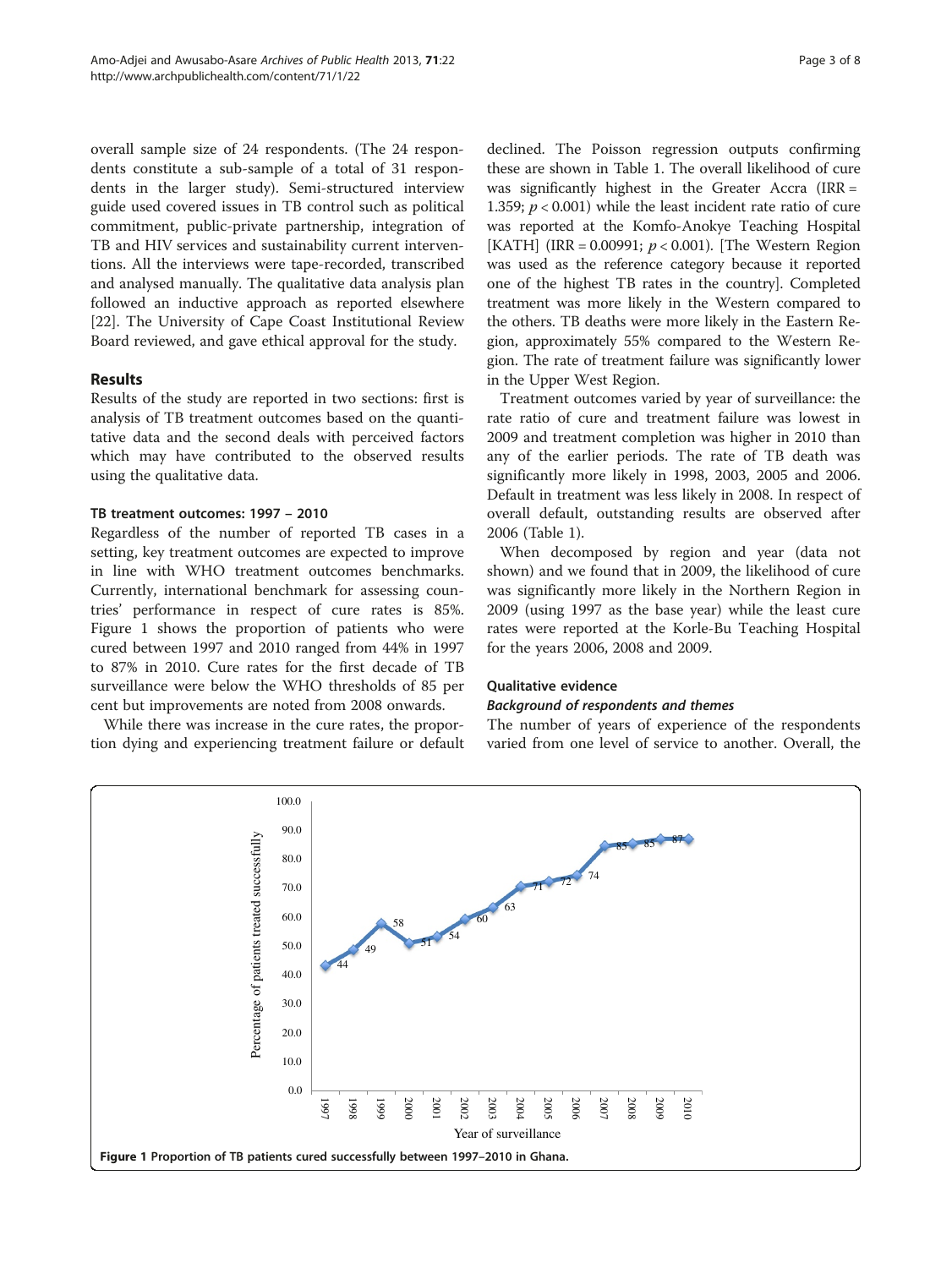| <b>Observations</b>  | Cure         |                  | Completed             |                 | <b>Died</b>          |                | <b>Failure</b>        |                | <b>Default</b> |                  |
|----------------------|--------------|------------------|-----------------------|-----------------|----------------------|----------------|-----------------------|----------------|----------------|------------------|
|                      | <b>IRR</b>   | 95% CI           | <b>IRR</b>            | 95% CI          | <b>IRR</b>           | 95% CI         | <b>IRR</b>            | 95% CI         | <b>IRR</b>     | 95% CI           |
| Central <sup>1</sup> | 0.990        | [0.960, 1.020]   | $0.438***$            | [0.399, 0.480]  | $1.376***$           | [1.256, 1.508] | $0.842$ <sup>*</sup>  | [0.723, 0.979] | $1.714***$     | [1.618, 1.816]   |
| Greater Accra        | $1.359***$   | [1.321, 1.399]   | $0.393***$            | [0.357, 0.432]  | 1.061                | [0.962, 1.169] | $0.689***$            | [0.586, 0.808] | $0.819***$     | [0.765, 0.877]   |
| Volta                | $0.828***$   | [0.802, 0.855]   | $0.494***$            | [0.452, 0.540]  | $0.903*$             | [0.816, 0.999] | $0.350***$            | [0.286, 0.428] | $0.417***$     | [0.383, 0.454]   |
| Eastern              | $0.970^{*}$  | [0.940, 1.000]   | $0.631***$            | [0.581, 0.685]  | $1.545***$           | [1.413, 1.689] | $0.702***$            | [0.599, 0.824] | 1.002          | [0.939, 1.069]   |
| Ashanti              | $1.215***$   | [1.180, 1.251]   | 0.939                 | [0.873, 1.011]  | $1.315$ **           | [1.199, 1.442] | $0.391***$            | [0.322, 0.474] | $0.526***$     | [0.486, 0.569]   |
| Brong-Ahafo          | $0.470***$   | [0.452, 0.488]   | $0.416***$            | [0.378, 0.457]  | 1.011                | [0.917, 1.116] | $0.571***$            | [0.482, 0.677] | $0.351***$     | [0.321, 0.384]   |
| Northern             | $0.230***$   | [0.219, 0.242]   | $0.247***$            | [0.219, 0.278]  | $0.334***$           | [0.290, 0.386] | $0.165***$            | [0.124, 0.220] | $0.162***$     | [0.142, 0.184]   |
| Upper East           | $0.243***$   | [0.232, 0.256]   | $0.0946***$           | [0.0795, 0.113] | $0.579***$           | [0.516, 0.649] | $0.139***$            | [0.104, 0.187] | $0.114***$     | [0.0985, 0.131]  |
| Upper West           | $0.0973***$  | [0.0905, 0.105]  | $0.168***$            | [0.147, 0.192]  | $0.267***$           | [0.230, 0.311] | $0.0929***$           | [0.0654, 0.13] | $0.0802***$    | [0.0677, 0.0949] |
| KATH                 | $0.00991***$ | [0.0079, 0.0123] | $0.296***$            | [0.266, 0.330]  | $0.127***$           | [0.104, 0.157] | 1.049                 | [0.909, 1.211] | $0.0681***$    | [0.0568, 0.0817] |
| <b>KBTH</b>          | $0.0145***$  | [0.0121, 0.0174] | $0.287***$            | [0.257, 0.319]  | $0.209***$           | [0.177, 0.247] | 0.926                 | [0.799, 1.074] | $0.120***$     | [0.104, 0.138]   |
| 1998 <sup>2</sup>    | $1.287***$   | [1.222, 1.356]   | 0.861                 | [0.765, 0.969]  | 1.046                | [0.933, 1.173] | $0.798***$            | [0.675, 0.945] | $0.886**$      | [0.822, 0.955]   |
| 1999                 | $1.234***$   | [1.171, 1.301]   | $0.728***$            | [0.644, 0.824]  | $0.872$ <sup>*</sup> | [0.773, 0.983] | 0.921                 | [0.783, 1.083] | $0.818***$     | [0.758, 0.883]   |
| 2000                 | $1.181***$   | [1.120, 1.245]   | $0.679***$            | [0.599, 0.770]  | $0.788***$           | [0.697, 0.891] | $0.743***$            | [0.626, 0.883] | $0.671***$     | [0.619, 0.728]   |
| 2001                 | $1.327***$   | [1.260, 1.397]   | 1.113                 | [0.996, 1.243]  | $0.803***$           | [0.711, 0.908] | $0.766$ <sup>**</sup> | [0.646, 0.908] | $0.867***$     | [0.804, 0.934]   |
| 2002                 | $1.525***$   | [1.450, 1.604]   | $0.786$ ***           | [0.696, 0.887]  | 0.937                | [0.833, 1.053] | $0.663***$            | [0.555, 0.791] | $0.731***$     | [0.676, 0.791]   |
| 2003                 | $1.695***$   | [1.613, 1.781]   | $0.866*$              | [0.770, 0.974]  | 1.024                | [0.913, 1.149] | $0.498***$            | [0.410, 0.604] | $0.711***$     | [0.657, 0.770]   |
| 2004                 | $1.724***$   | [1.641, 1.811]   | 0.971                 | [0.866, 1.088]  | 0.942                | [0.837, 1.059] | $0.495***$            | [0.407, 0.601] | $0.647***$     | [0.596, 0.702]   |
| 2005                 | $1.921***$   | [1.830, 2.016]   | $0.751***$            | [0.665, 0.849]  | 1.092                | [0.975, 1.223] | $0.478$ ***           | [0.393, 0.582] | $0.579***$     | [0.532, 0.630]   |
| 2006                 | $2.052***$   | [1.956, 2.152]   | $0.822$ <sup>**</sup> | [0.729, 0.926]  | 1.092                | [0.975, 1.223] | $0.501***$            | [0.413, 0.608] | $0.326***$     | [0.294, 0.361]   |
| 2007                 | $2.145***$   | [2.046, 2.250]   | 0.930                 | [0.828, 1.044]  | 0.981                | [0.873, 1.102] | $0.352***$            | [0.283, 0.439] | $0.153***$     | [0.133, 0.176]   |
| 2008                 | $2.324***$   | [2.218, 2.436]   | 1.062                 | [0.950, 1.188]  | 0.885                | [0.786, 0.997] | $0.346***$            | [0.277, 0.431] | $0.123***$     | [0.106, 0.144]   |
| 2009                 | $2.496***$   | [2.382, 2.615]   | $1.139*$              | [1.020, 1.272]  | $0.846*$             | [0.750, 0.955] | $0.281***$            | [0.222, 0.357] | $0.152***$     | [0.132, 0.175]   |
| 2010                 | $2.206***$   | [2.104, 2.313]   | $1.285***$            | [1.154, 1.430]  | $0.877$ <sup>*</sup> | [0.778, 0.988] | $0.339***$            | [0.272, 0.424] | $0.163***$     | [0.142, 0.186]   |
| Constant             | $343.2$ ***  | [328.3, 358.7]   | $113.1***$            | [103.0, 124.1]  | $60.15***$           | [54.13, 66.84] | $44.73***$            | [38.61, 51.82] | $232.7***$     | [217.7, 248.7]   |
| Log likelihood       | $-2172.6$    |                  | $-1052.5$             |                 | $-910.9$             |                | $-735.6$              |                | $-1435.3$      |                  |
| Chi-squared          | 47983.4      |                  | 2994.5                |                 | 3028.6               |                | 1306.1                |                | 13179.8        |                  |
| Ν                    | 167          |                  | 167                   |                 | 167                  |                | 167                   |                | 167            |                  |

<span id="page-3-0"></span>Table 1 Tuberculosis treatment outcomes by region and surveillance year in Ghana, 1997-2010

 $p < 0.05$ , \*\*  $p < 0.01$ , \*\*\*  $p < 0.001$ .

Reference groups are as follows: <sup>1</sup>Western; <sup>2</sup>1997.

respondents had been in service for durations ranging from 2–15 years. The national officers and few regional personnel had been involved in TB control longer than the others, especially compared to those at the facilities. At the facility levels, there were indications of attrition due to regular postings. The conversation with the respondents revolved around factors contributing to the trend in the number of TB cases identified and the corresponding treatment outcomes. Depending on experience and the duration respondent had been involved in TB control; views on determinants of the treatment outcomes were diverse. The qualitative data collection was partly used to document perceptions on the management and outcomes of the various strategies which had been adopted since 1994. The following themes

were extracted from the interviews: improvement in case management; improved diagnosis; the introduction of community TB care and enablers' package, stigmatisation of TB patients, interest of health personnel in TB management, and the involvement of private sector in TB control.

# Improved TB case management

Respondents were of the view that improvement had occurred in case management and this was reflected in treatment outcomes, for example, cure and default rates. The respondents generally believed that more patients were now complying with treatment regimens than before. A low defaulter rate is beneficial to the individual patient as well as the larger health system as defaulting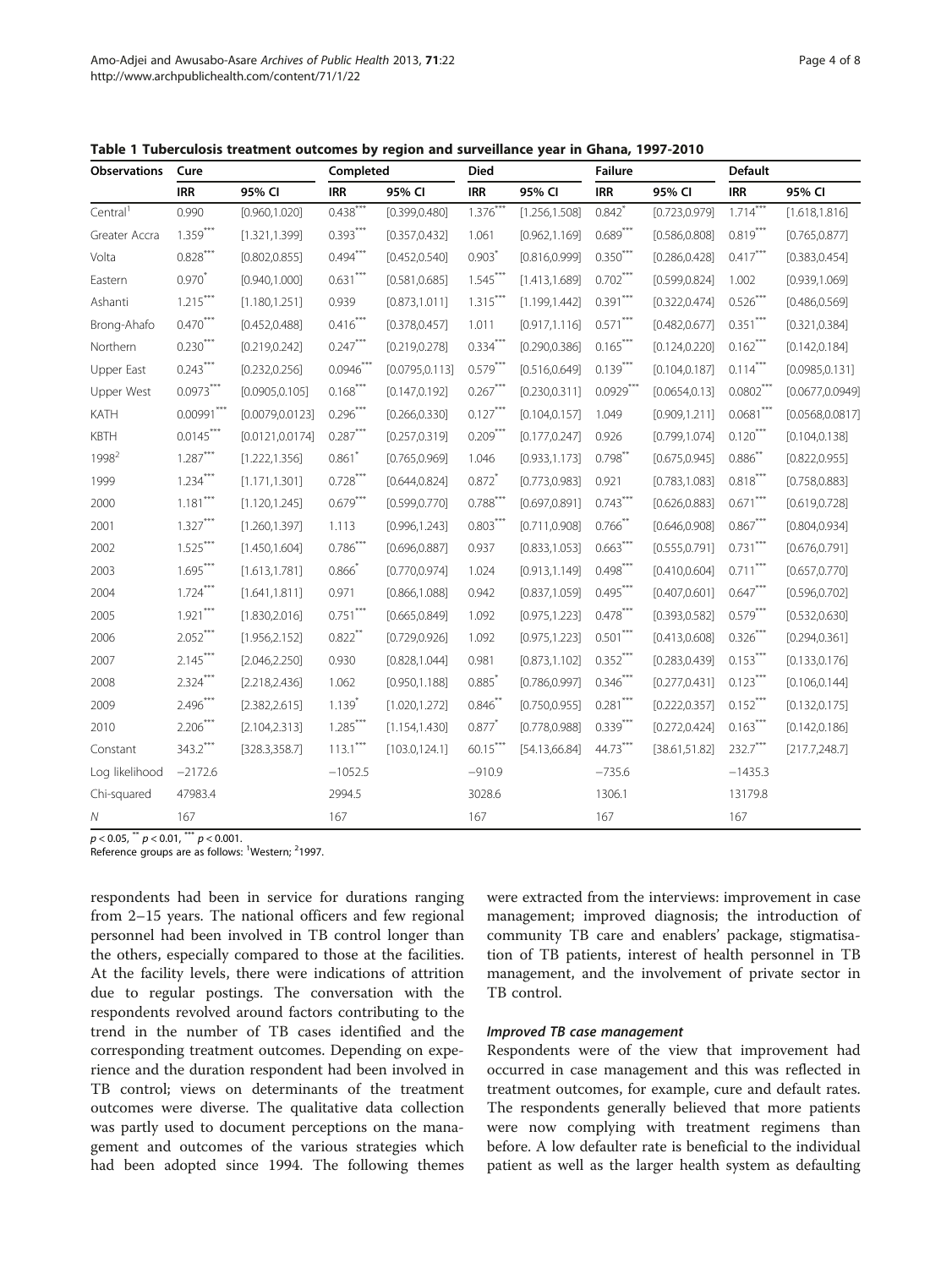is associated with drug resistant bacteria [\[23](#page-7-0)]. The following excerpt from a respondent demonstrates how declining default rates is viewed:

What I consider to be a major outcome of the new strategy is the reduction in defaulter rates. I learnt that defaulter rates in the region were around 20% in the past but presently; it has reduced to around 4-5% (Coordinator, Region 1).

The most prominent reason respondents gave for the decline in default rates was the introduction of a fixed dose combination therapy, which has reduced the treatment period to standardised six months, which hitherto, ranged from eight to 18 months. Fixed-dose combination (FDC) is a condensation of first-line drugs: ethanbutol, isoniazid, rifampicin and pyrazinamide into one dosage [\[24](#page-7-0)]. FDC can reduce the risk of incorrect dosage, simplify drug procurement and improves adherence [\[11](#page-7-0)]. Thus, it was noted that:

… The result of the cutting down on treatment period from eight to six months for non-resistant TB has improved completion rate and subsequently, cure rates. Previously, the long duration for treatment led to more defaulters (Region 2 Coordinator).

Improvements in technology which led to decline in the duration of administration of the drugs appears to have translated into adherence to drug regimens.

# Improvement in diagnosis

Improvement in the diagnosis of suspected TB patients was also considered to be one of the important components of the TB control programme. To them, early and accurate diagnosis of suspected cases made it possible for treatment to start early. Because a single TB patient could transmit the disease to about 10 persons per annum, the identification of even one case at its early stage was important to reducing new infections. A respondent had this to say about improved diagnosis:

We have ensured that the quality of sputum produced for diagnosis is appreciable because confirmation of cases is difficult or impossible without laboratory confirmation. In line with this, every patient is given two containers for sputum specimen – one for early morning specimen and other for on-the-spot specimen. We observed from this initiative that the quality of sputum improved … after implementing coaching of suspects, there were slight changes, about 2% in quality of sputum and we expect this to continue improving … quality sputum allows us to have

It has been reported that poor diagnosis was a major hindrance to TB control because imprecise diagnosis could result in false negative results. The provision of information on reasons for the collection of sputum, how to produce the sputum; information on characteristics of quality sputum have had impacts on the quality of sputum, leading to positive sputum microscopy analysis [\[25\]](#page-7-0).

#### Community TB treatment care

One of the elements of the new approach to TB treatment is the participation of community members. The community treatment care concept recognises social capital and connectedness as instrumental to effective TB control. Under this intervention, individual TB patients are assigned a "significant other" to motivate and supervise patients to take his/her drugs. Health workers in collaboration with patients do the selection of treatment supporters. Some respondents were of the view that community involvement had played a very important role in improving treatment completion and helped to reduce defaulter rates. As noted by one of the respondents:

Community involvement has helped to reduce defaulter rates because some selected individuals within patients' immediate environment help to supervise treatment without necessarily travelling long distances for treatment (Region 2 Coordinator).

To some of the respondents, the use of treatment supporters who could be family members, religious leaders, health workers or other gatekeepers who the patient trusts and feel comfortable dealing with might have contributed to the improved adherence to treatment.

# Decline in stigma and response of health personnel to TB management

The available evidence suggests that stigma of infected people and the affected poses some amount of threat to effective TB control [\[26](#page-7-0)]. Stigma may discourage infected persons from seeking treatment early. One of the strategies was to engage communities in stigma reduction programmes. Even among nurses, it was considered a punishment to be transferred to the chest clinic but this is changing [\[25\]](#page-7-0). A senior national officer noted that the changes in health workers attitudes, in particular are contributing positively to stigma reduction and the overall management of the disease. He noted:

Now even the cadres of health worker coming in are people who have opted to work with the TB control programme. Previously, it was considered a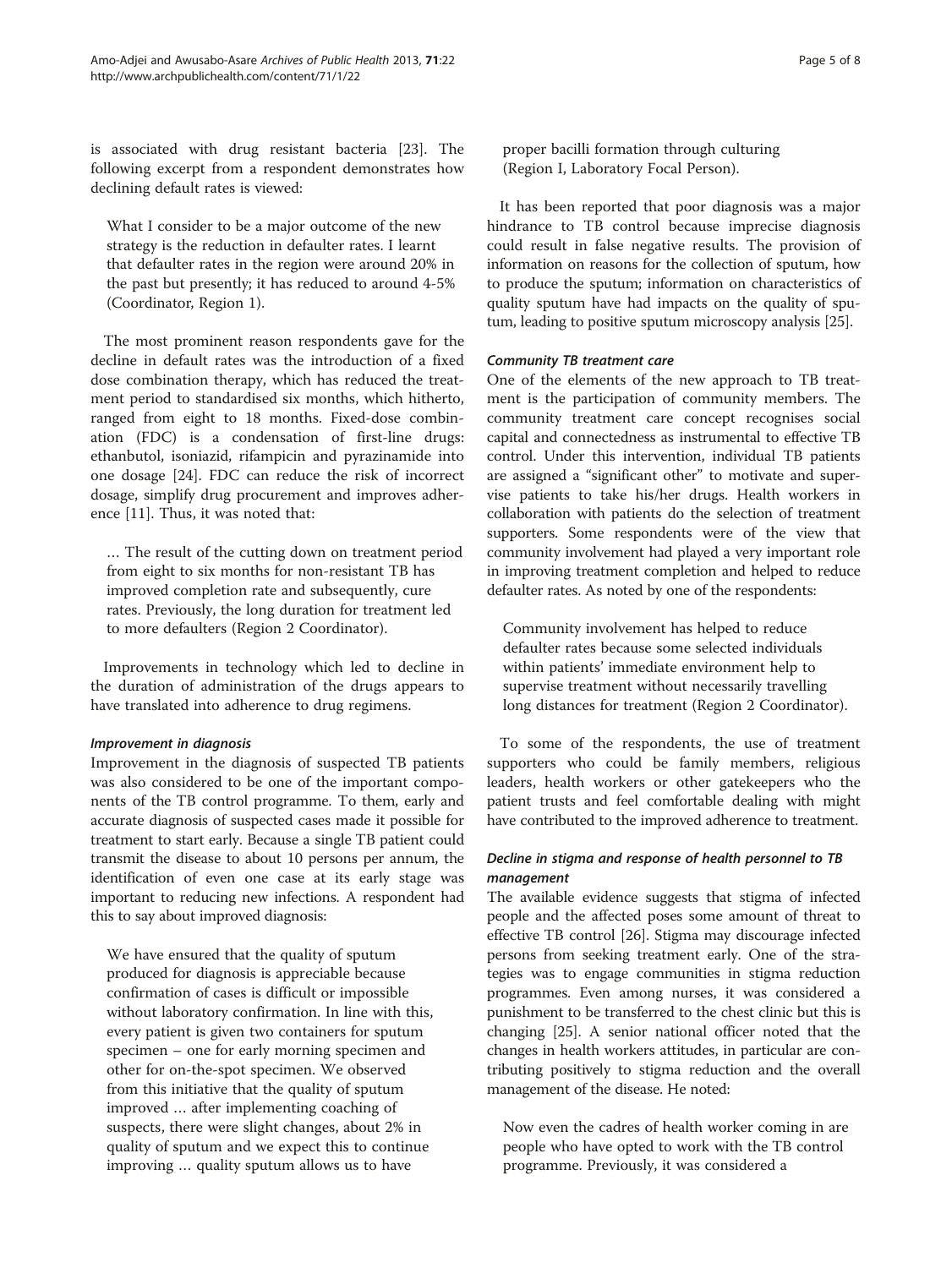punishment to be posted to chest clinic. Personnel who were considered stubborn, indiscipline or rebels in the system were sent to DOTS centres – it was like Siberia. But that is changing. There is increasing commitment from health workers to be involved in TB control and this is helping a lot (National Officer, A).

Another respondent at the regional level also expressed satisfaction with the changing attitude of health workers towards TB control.

It was a disease people did not want to get closer to; if you were in the chest clinic, even your colleagues were not willing to come close to you. But now, people feel comfortable working with TB patients. Although resources in TB may be a factor, the important thing is that some health workers have gone through training programmes to work with TB patients. Through these training programmes, we have been able to demystify people's perception that TB is a dangerous (District Coordinator, Region 2).

Funded disease control programmes such as TB, HIV/ AIDS and Malaria tend to attract personnel, apparently, because of the financial resources associated with those programmes. Although the respondents were aware of the resources involved in TB control, their interests could not be attributed to the resources. Another reason respondents cited, as accounting for the changes in the attitude of health workers was the positive treatment outcomes being recorded – the perception that staff at the facilities are seeing results from their labours has given some of them further impetus to continue. As observed by one respondent:

People see a clear vision for TB control, knowledge has improved, there is greater understanding, the disease has been demystified, logistics needed for control are available – workers don't have to shout and shout for resources … health workers are beginning to see results, which translate into job satisfaction. If you treat somebody and notice the patient is getting healed, you become content (National Officer A).

The claims by some of the senior management of the NTP at the national and regional levels were collaborated by personnel who were directly dealing with patients. Generally, the respondents at the health facilities confirmed the views expressed by the top management as many of them indicated that they willingly accepted postings to DOTS centres. Their argument was that it was professionally ethical for a health worker to accept to work on categories of patients without prejudice and discrimination.

I accepted to come here because I have been trained to provide health care to all those who need it, regardless of their condition. There was no reason for me to refuse posting to the DOTS centre (DOTS Centre Nurse, Region 2, Public Hospital).

# The enablers' package

An enablers' package include a wide range of services such as travel vouchers, reimbursement, cash payments, toiletries, clothing, cell phone minutes, food during DOT visits, vouchers, periodic food packages; social welfare payments during treatment; income generation project; salary payments, legal services, housing or housing subsidies, personalised incentives or "bait for fishermen" (providing other payments to community or patients who bring suspects for treatment) [[27\]](#page-7-0). Cash payments or travel vouchers (both staff and clients), food supplements/packages and social welfare payments are some of the popular enablers' support in Ghana. One respondent described how she felt about the enablers' package in the following extract:

Among the poorest of clients, they were given transportation, beverages and then home support visit … The enablers' package was an encouragement factor; people came because their relations had told them to do so due to enablers'. This pushed people with chest/lung ailments to come on their own accord due to that small token.

The enablers package also covered travel vouchers for health workers and this, according some respondents, it facilitated home verification, etc.

#### Public-private partnership

Public-private partnership (PPP) for TB control is important of its effects on bridging access gaps [\[28](#page-7-0)]. A section of the respondents felt that the PPP has made modest contributions to TB control in Ghana, although there is no disaggregated data on TB treatment outcome by type of facility [[19\]](#page-7-0). In the view of the respondents, the PPP approach has the potential of improving access. A respondent in one of the regions where the PPP was piloted had this to say:

It worked well in the few places where it was first started. We are able to manage many patients who could have been lost to follow-up, given that there are only five public hospitals in this metropolis providing DOTS services. At one point, we were recording no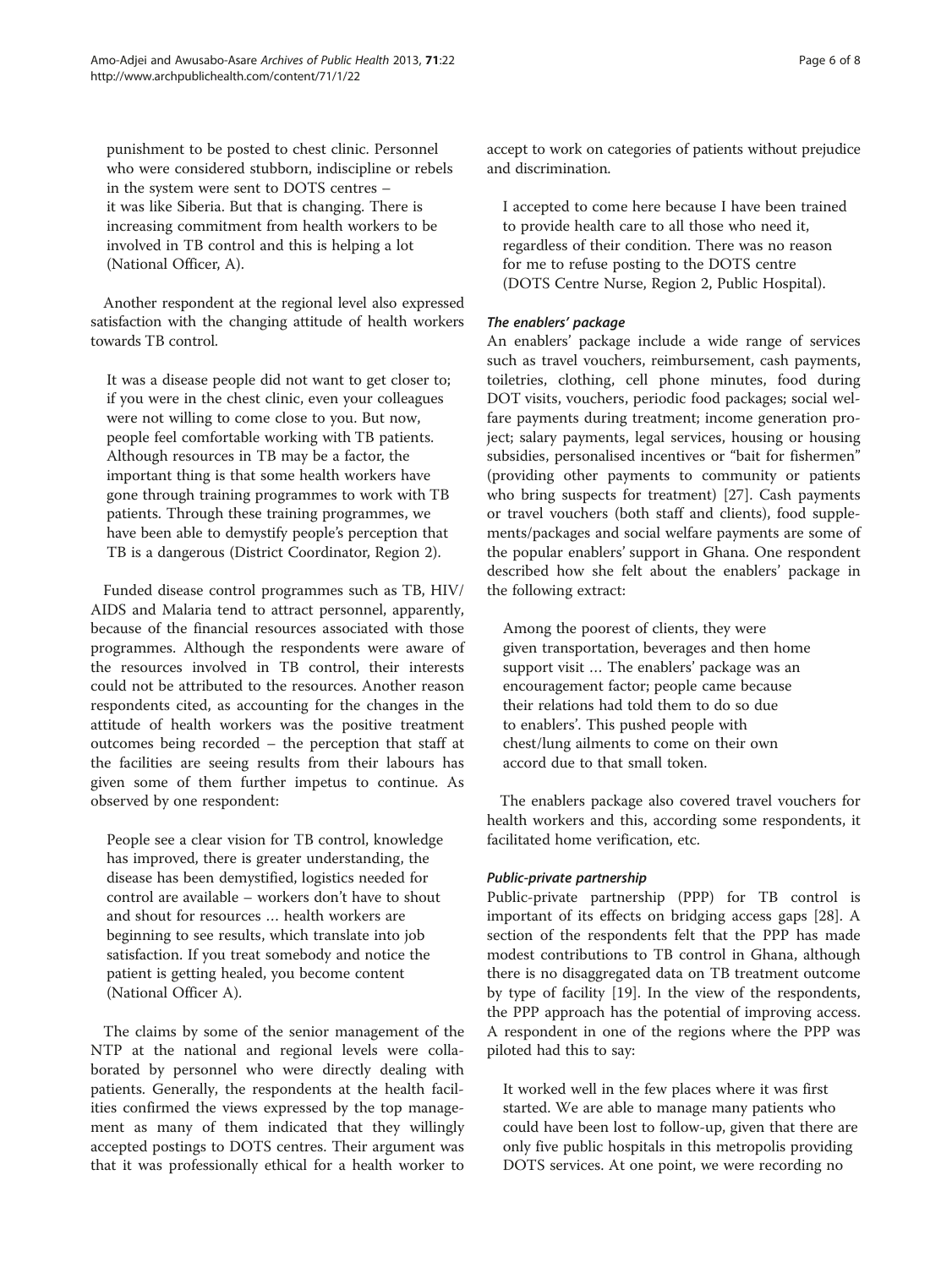defaulters because almost every available private facility was involved in DOTS, even maternity homes (Coordinator, Region 2).

## **Discussion**

This paper has offered some insights about TB treatment outcomes in Ghana between 1997 and 2010. Coupled with that, attempts have been made to explore the views of key personnel involved in TB control about the possible patient and health system-based factors which have played important roles in achieving the current treatment outcomes. In spite of the modest contributions of this study to our understanding of TB treatment outcomes and the possible factors shaping these outcomes, we are limited to make attributions. However, the findings shed light on possible interventions and strategies which could be studied further to ascertain their measureable impacts on TB control in Ghana. The qualitative evidence is also not representative of the whole NTP establishment.

Importantly, our results point to incremental improvements in five specific TB treatment outcomes: the rate of cure, completed treatment, treatment failure, default and death from TB. The timing (year) and places (region) where the best results were achieved on each of the treatment outcomes varied significantly. However, in 2009, impressive results were achieved on all outcome measures. Follow-up discussions at the headquarters of the NTP revealed that in 2009, there was high participation of TB related-NGOs in advocacy on the need for testing, early treatment seeking and other equally important components of TB management.

Of comment, another relevant finding, is the high likelihood of TB deaths in the Eastern Region. The Eastern Region of Ghana has consistently recorded the highest burden of HIV [\[29\]](#page-7-0). HIV infection does not only reactivate latent TB infection but also accelerates new infections and re–infections, with a lifetime risk of TB occurring among HIV patients ranging from 10–20% [\[30\]](#page-7-0). Without timely initiation of joint TB and HIV treatment, the likelihood of TB mortality could be significantly higher. The HIV situation in the Eastern Region may therefore be a contributory factor the high likelihood of TB mortality in the region.

The results further point to poor TB treatment outcomes at the two tertiary hospitals, particularly, the Korle-Bu Teaching Hospital. Whereas a number of factors may be contributing to the outcomes at the tertiary hospitals, few are hypothesised. First, as some respondents recounted, community treatment care and regular follow-ups on patients have been critical to treatment outcomes. However, because these hospitals are referral and also located in cosmopolitan areas, follow-up on patients may not be effective and efficient as it possibly

happens at the lower levels of health delivery. Further studies that compare the quality of care at tertiary hospitals on the one hand and lower level hospitals/clinics on the other hand may help us get better understanding of these issues.

Adherence to TB treatment is an important consideration in TB control programs because incomplete treatment can lead to prolonged infection, drug resistance, relapse, and death [[13\]](#page-7-0). The enablers' package, an intervention, which seeks to motivate patients and health workers, highlighted as a factor in improving treatment outcomes. This finding re-enforces the relevance of the package, especially the fact that it is health workers who are highlighting on its importance. Much of the evidence on the usefulness of the enablers' package has come from patient beneficiaries.

It was also noticed that the increasing interest of health workers in TB control efforts is not arising from the amount of financial resources available to the TB programme, although an earlier study on barriers to the control of TB had revealed monetary incentives as one of the barriers [[22\]](#page-7-0). According to this study, the financial resources in the TB control programme had unfortunately led to "personalisation" of activities by some TB coordinators. Financial motivations for health personnel on programmed diseases can be counter-productive [[31\]](#page-7-0). Some part of the existing evidence suggests that as long as there are funds, such diseases are attractive to many personnel. For instance, In Burkina Faso, it was found that the interest of health workers in HIV/AIDS was far more than the interest in reproductive health [\[31\]](#page-7-0).

The findings also suggest that a reverse causality between treatment outcomes and the interest of health workers in TB control. Some respondents perceived that with the rising positive outcomes in treatment, health workers are becoming more committed to TB management and this in turn served as the motivation to work harder. In their review of motivations of health workers, Dolea and Adams [\[32](#page-7-0)] found that non-financial incentives such as better treatment results served as intrinsic motivation to health workers.

In keeping with earlier studies [\[17,27,33,34\]](#page-7-0), this study also highlights the need to up-scale the involvement of the private sector in TB control. The study participants generally indicated that the PPP approach has made positive contribution to TB control. Despite the importance of the private sector in TB control, sub-standardised DOTS treatment has been reported [\[35\]](#page-7-0). The inclusion of private sector in TB control therefore requires constant monitoring and supervision in order to assure and maintain standardised treatment.

#### Conclusions

Overall, the findings can be summarised into two broad areas: the perceived contributions of social and biomedical